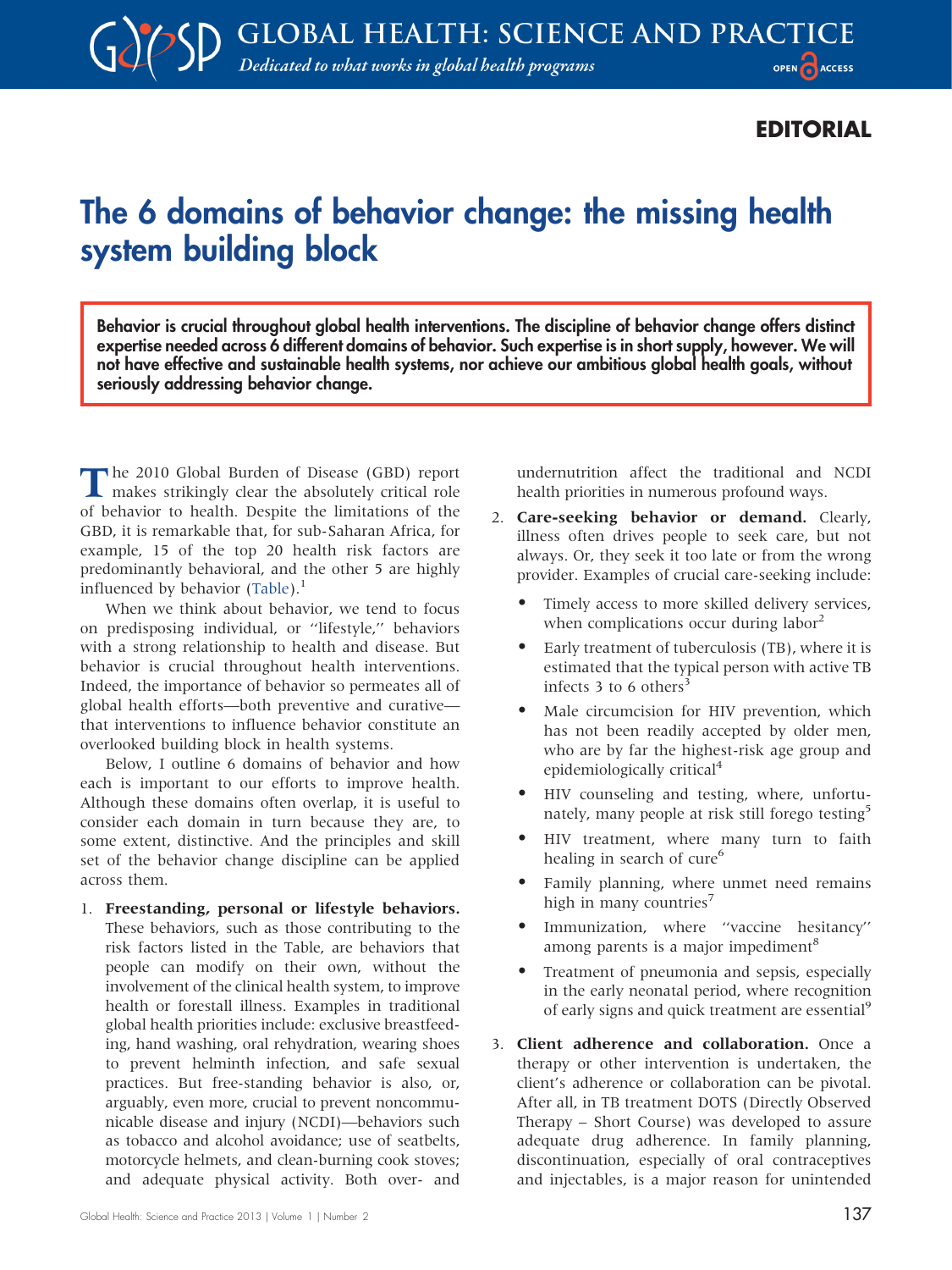<span id="page-1-0"></span>

| Rank | <b>Risk Factor</b>         | Predominantly<br><b>Behavioral</b> | <b>Strong Behavioral</b><br>Contribution |
|------|----------------------------|------------------------------------|------------------------------------------|
| 1    | Alcohol                    | Χ                                  |                                          |
| 2    | High blood pressure        |                                    | X                                        |
| 3    | Obesity                    | X                                  |                                          |
| 4    | Suboptimal breastfeeding   | X                                  |                                          |
| 5    | Tobacco                    | Χ                                  |                                          |
| 6    | High blood glucose         |                                    | X                                        |
| 7    | Household air pollution    | X                                  |                                          |
| 8    | Diet low in fruits         | Χ                                  |                                          |
| 9    | Childhood underweight      | Χ                                  |                                          |
| 10   | Iron deficiency            | X                                  |                                          |
| 11   | Physical inactivity        | X                                  |                                          |
| 12   | Drug use                   | X                                  |                                          |
| 13   | Diet high in sodium        | X                                  |                                          |
| 14   | Intimate partner violence  | X                                  |                                          |
| 15   | Diet low in vegetables     | X                                  |                                          |
| 16   | Diet low in nuts and seeds | Χ                                  |                                          |
| 17   | Vitamin A deficiency       | Χ                                  |                                          |
| 18   | Unimproved sanitation      |                                    | X                                        |
| 19   | High total cholesterol     |                                    | X                                        |
| 20   | Lead exposure              |                                    | X                                        |

pregnancies. In HIV prevention, failure to use condoms correctly and consistently allows infection, while in HIV treatment discontinuation of antiretroviral (ARV) drugs leads to mortality. In malaria prevention, the success of bed nets depends on people, especially the most vulnerable, sleeping under them. Helmets protect only the cyclists who wear them. And clinical approaches to hypertension and diabetes depend greatly on adherence, often to more than one drug. Moreover, poor adherence to antimicrobials leads to drug resistance, which undermines efforts for the entire population.

4. Provider behavior. Providers are people, too. We expect them to be competent, caring, and hardworking, but they have values, motivations, misconceptions, capabilities, constraints, social norms, and other priorities like anyone else. What they do and don't do can absolutely make or break many health programs. For example, poor provider performance in IMCI (Integrated Management of Childhood Illness) stems from a variety of behavioral factors including providers' beliefs and misunderstandings, cultural factors, profit motives, negligence, and forgetfulness.10 In malaria care, providers' propensity to treat any fever as malaria is dysfunctional. $^{11}$ Many providers continue to treat non-bloody diarrhea with inappropriate antibiotics.<sup>12</sup> In family planning, many providers avoid IUDs,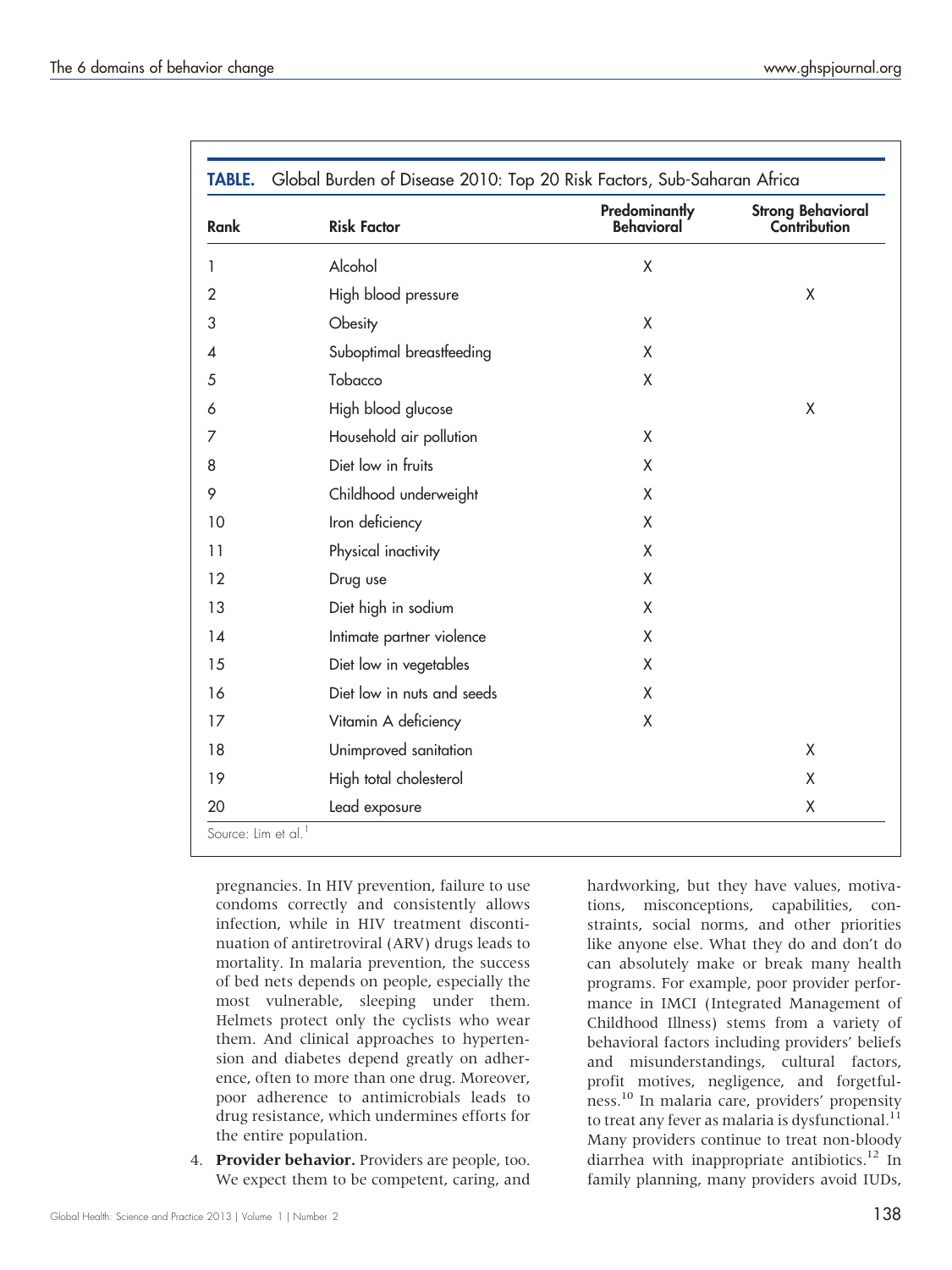partly because they lack confidence in their skills and inserting IUDs is time-consuming.<sup>13</sup> Providers also manage their workloads partly by regulating who and how many clients they see.<sup>13</sup> And clinicians in general are ill-prepared and ill-disposed to most counseling, despite counseling's often pivotal role.

- 5. Pro-social and anti-social behavior. These are behaviors that influence the health of the community or society at large. They include a wide variety of positive behaviors, such as covering one's mouth when coughing, using latrines, vaccinating one's chickens against avian influenza, and installing traffic-calming devices such as speed bumps, but also negative ones, such as reckless driving, generating air pollution, and even terrorism. These behaviors could be grouped with the first category, the freestanding ones, but typically they require different appeals, transcending appeals to self-interest.
- 6. Policy and priority setting. The behavior of policy makers clearly has a profound influence, notably on funding levels. But programmatic policies are important, too, driving what interventions are prioritized, how they are delivered, the way work is organized, who does what, what gets measured, and what gets rewarded. To some extent, policy is influenced by the medical culture of physicians and other health professionals, who typically manage and influence health programming. A common resulting problem is the preference for curative and clinical services over key prevention interventions. Another is resistance to task shifting, such as provision of simple but vital drugs and contraceptives by community health workers. Similarly, public attitudes are important. Clearly, general concern about HIV has helped galvanize the effective response. In contrast, fatalism and acceptance of maternal mortality as a ''normal'' occurrence has impeded maternal health initiatives.<sup>14</sup>

### APPLYING COMMON PRINCIPLES OF BEHAVIOR CHANGE ACROSS THE **DOMAINS**

Why is appreciating these domains important? First, success in many global health priorities requires addressing multiple domains collectively. For example, good ''combination'' prevention in HIV calls for reducing sexual risk-taking and correct use of condoms (domains 1, 3, and 5), initiation and adherence to ARV drugs (since ARVs inhibit transmission) (domains 2 and 3), good counseling to support these behaviors among clients (domain 4), building demand for male circumcision and HIV testing (domain 2), and adequate funding and enlightened policies such as task shifting to support all of it (domain 6). In this issue of GHSP, Kamhawi et al. address 3 domains—promoting client demand (2), improving provider counseling (4), and supporting continued successful use (3)—in their intervention to improve use of family planning.<sup>15</sup>

At the same time, although each domain has its own characteristics, behavior change is a distinct discipline with its own approaches and skill sets that apply across the domains. Briefly, its components include:

- Understanding thoroughly the intended audiences, often through formative research
- Tailoring approaches to those audiences
- Using multiple vehicles of messaging and learning
- Appealing effectively to both heart and mind
- Promoting sustained behavior change, including building health literacy and positive habits
- Addressing key family members and communities and the social norms that they help to establish
- N Including structural approaches that support positive behavior (for example, tobacco tax,



Two boys in Madagascar use soap and a water-saving ''tippy tap'' to wash their hands.